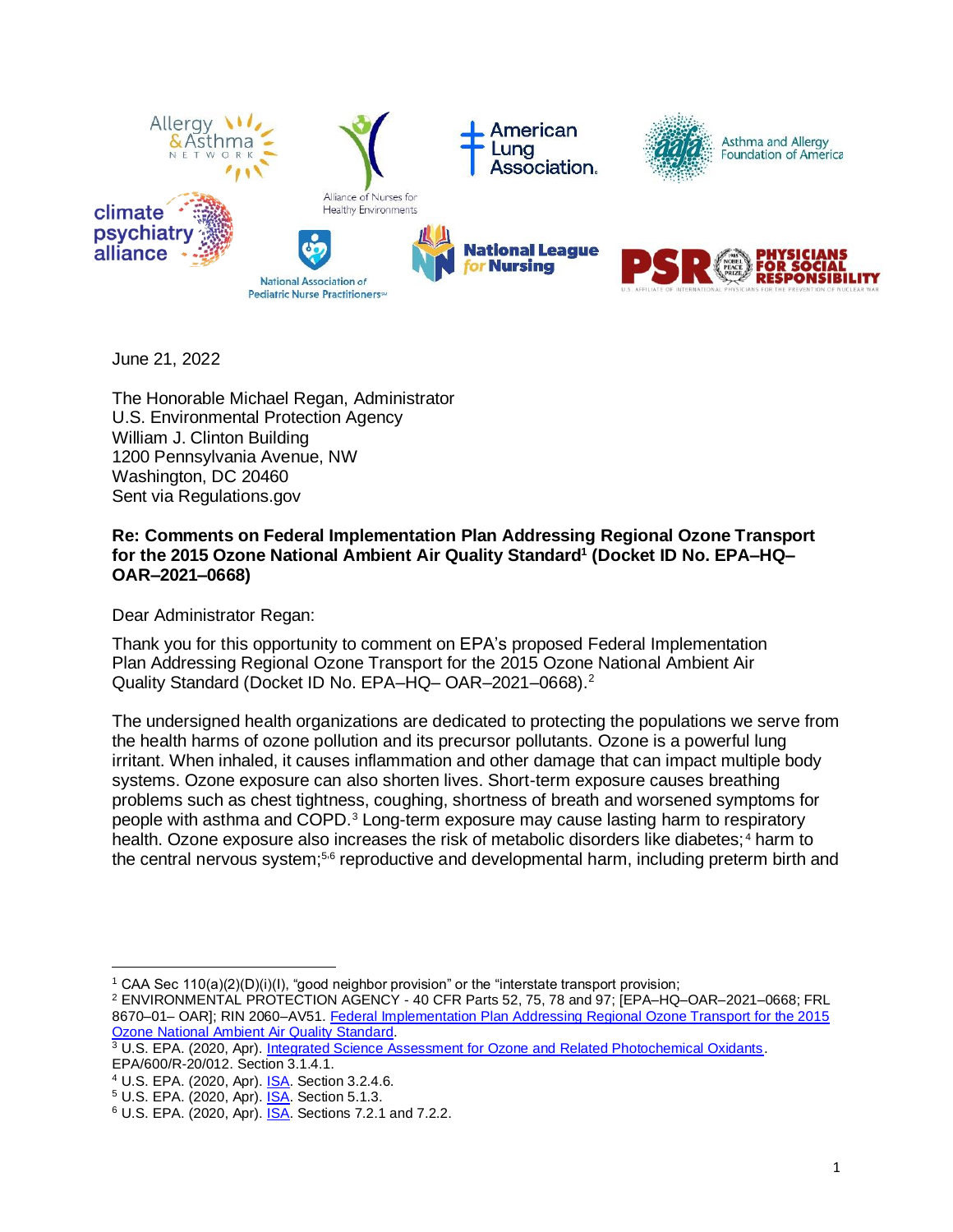stillbirth;<sup>7</sup>,<sup>8</sup> possible cardiovascular effects;<sup>9</sup> and premature death.<sup>10</sup> Nitrogen oxides (NOx) are a powerful air pollutant on their own, as well as being a precursor to ozone and numerous other pollutants, all of which have additive detrimental impacts on human health and environment.

We strongly support measures to require the cleanup of polluting sources, and urge EPA to strengthen and then finalize this rule into law without delay. We offer some general comments in the first section followed by more specific comments in the second section.

# **I. General Comments:**

- 1. We support this ozone transport proposal to reduce NOx) emissions from specific fossil fuel-fired power plants in 25 states and specific large industries in 23 states, which contribute to the nonattainment of the 2015 ozone standard in several downwind states.
- 2. The proposal is long overdue, the culmination of both the states and EPA not following their respective statutory obligations under the Clean Air Act  $(CAA)^{11}$  – submitting/acting on State Implementation Plans (SIPs) and proposing FIPs. Setting NAAQS for pollutants becomes meaningless if states are not implementing them and EPA is not enforcing them. Public health in nonattainment areas is yet to benefit from the stronger healthbased ozone standards promulgated seven years ago.
- <sup>3</sup> We strongly urge EPA to extend NOx emissions control requirements to all combustiondriven electricity generating units (EGUs) and all major industry sources in both upwind and downwind areas to reduce both transported and localized NOx and ozone pollution. Doing so is essential in meeting EPA's Objective 4.1 to Improve Air Quality and Reduce Localized Pollution and Health Impacts in its Strategic Plan<sup>12</sup>. For regulatory purposes, ozone season is considered May 1 -September 30, but in some southern and western states of the country, this season extends to all 12 months of the year (See Figure 1A below). Localized NOx and ozone pollution in these areas impacts local fenceline communities. Some of these states are among the poorest in the nation (See Figure 1B below). Addressing the public health concerns in these areas is one of the goals identified by the Agency in its Strategic Plan. $3$

<sup>11</sup> U.S. Environmental Protection Agency Office Of Inspector General (2021, June 14). [EPA Has Reduced Its Backlog](https://www.epa.gov/sites/default/files/2021-06/documents/_epaoig_20210614-21-e-0163__0.pdf)  [of State Implementation Plans Submitted Prior to 2013 but Continues to Face Challenges in Taking Timely Final](https://www.epa.gov/sites/default/files/2021-06/documents/_epaoig_20210614-21-e-0163__0.pdf)  [Actions on Submitted Plans.](https://www.epa.gov/sites/default/files/2021-06/documents/_epaoig_20210614-21-e-0163__0.pdf) *Report No. 21-E-0163.* States' SIP Submittals to EPA Are Frequently Late; EPA Has Taken Steps to Address Its SIP Backlog Through Process Changes and Improvements; Delays in EPA SIP Actions May Impact States' Ability to Achieve Air Quality Standards and Prolong Periods of Regulatory Uncertainty <sup>12</sup> [FY 2022-2026 EPA Strategic Plan Overview:](https://www.epa.gov/system/files/documents/2022-03/fy-2022-2026-epa-strategic-plan-overview.pdf) The Plan renews commitment to EPA's four principles— follow the science, follow the law, be transparent, and advance justice and equity; Goal 4: Ensure Clean and Healthy Air for All Communities - Obj 4.1: Improve Air Quality and Reduce Localized Pollution and Health Impacts; Goal 4: Air; Obj 4.1: Reduce ozone season emissions of nitrogen oxides from electric power generation sources by 21% from the 2019 baseline of 390,354 tons. Improve measured air quality in counties not meeting the current National Ambient Air Quality Standards from the 2016 baseline by 10%; Strive to ensure all people with low socio-economic status live in areas where the air quality meets the current fine particle pollution National Ambient Air Quality Standards.

 $7$  Gao Q, Zang E, Bi J, Dubrow R, Lowe SR, Chen H, Zeng Y, Shi L, Chen K. Long-term ozone exposure and cognitive impairment among Chinese older adults: A cohort study. J Env Int. 2022; 160:107072. <sup>8</sup> U.S. EPA. (2020, Apr). [ISA.](https://ordspub.epa.gov/ords/eims/eimscomm.getfile?p_download_id=540022) Section 7.1.3.

<sup>9</sup> Mendola P, Ha S, Pollack AZ, Zhu Y, Seeni I, Kim SS, Sherman S, & Liu D. (2017). Chronic and acute ozone exposure in the week prior to delivery is associated with risk of stillbirth. Int J Environ Res Pub Health. 14:731. <sup>10</sup> U.S. EPA. (2020, Apr). **ISA.** Sections 4.1 and 4.2.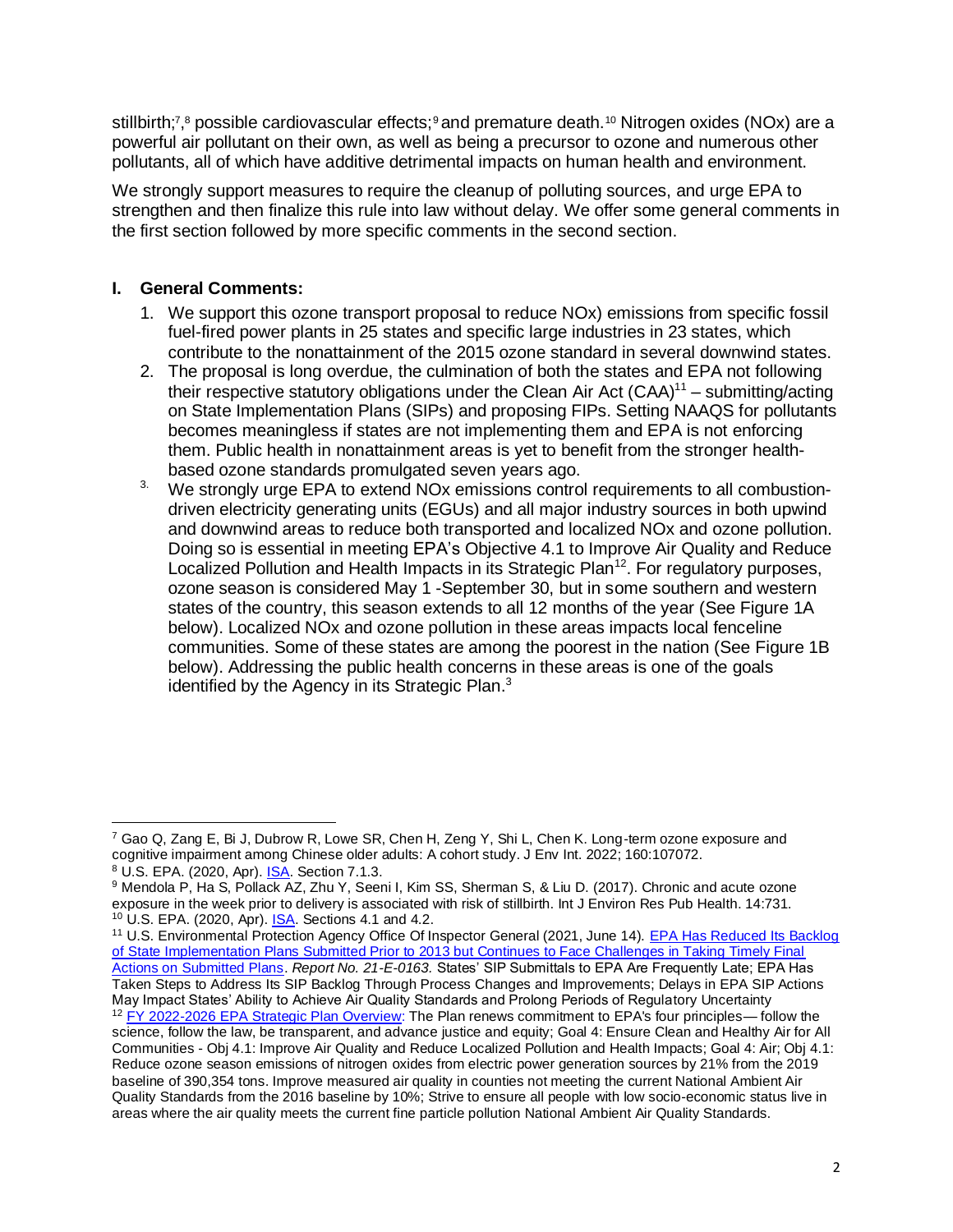

Figure 1. Length of annual ozone season in states across the US<sup>13</sup> (panel A); 10 poorest states in the US (panel B)<sup>14</sup>; upwind states that are contributing above 1% of the 2015 ozone NAAQS and monitors affected in the downwind states (panel  $C$ )<sup>15</sup>

- 4. Regarding the timelines for implementing the controls, EPA must move up the compliance requirements in the final rule. EPA expects the "emissions reductions in the selected control stringency would be achieved as soon as they are available, some of which are scheduled to occur by the 2023 ozone season and prior to the August 3, 2024, attainment date for areas classified as Moderate nonattainment for the 2015 ozone NAAQS, and the rest of which occur as soon as possible thereafter through the 2026 ozone season, prior to the August 3, 2027, attainment date for areas classified as Serious nonattainment for the 2015 ozone NAAQS." The agency, however, fails to note that these proposed controls are already too late for several Marginal nonattainment areas, which are among the 36 EPA-identified nonattainment and maintenance problem areas.<sup>16</sup> These areas failed to attain the standard by the August 2021 deadline and EPA just proposed reclassifying them to the Moderate nonattainment classification.<sup>17</sup> The public health benefits of the 2015 ozone standard are yet to be realized in these areas. More information on the need for tighter timeframes for compliance with this rule can be found below in our specific comments.
- 5. This regulation to meet the 2015 ozone standard is being proposed at a time when the CASAC ozone panel is reviewing the standard. Potential revision of the current 70 parts per billion (ppb), which the Lung Association has repeatedly asked to be lowered to no higher than 60 ppb as warranted by science, could bump up new areas into nonattainment or into different classification of nonattainment. EPA should seize this opportunity to make the controls as stringent as technologically feasible to maximize the public health benefits, especially given the time-intensive steps from promulgation to implementation.
- 6. We appreciate that EPA is finally addressing the allowances trading framework. Inadequate caps and review of banked allowances and the continued decline of their prices has meant that it has been cheaper and easier for a facility operator to buy emission allowances than to start running controls, resulting in continued high levels of ozone pollution in many areas.

<sup>13</sup> <https://www.climatecentral.org/gallery/maps/ozone-season-lengths-across-the-country>

<sup>14</sup> <https://www.fcnl.org/updates/2021-11/top-10-poorest-states-us>

<sup>15</sup> EPA (2022, Mar 29). Federal Implementation Plan Addressing Regional Ozone Transport for the 2015 Ozone National Ambient Air Quality Standards - [Informational Webinar](https://www.epa.gov/system/files/documents/2022-03/2015-ozone-transport-proposed-rule-overview.pdf)

<sup>&</sup>lt;sup>16</sup> *Ibid* 7; metro areas of Denver, CO; Greater CT (includes coastal areas); Chicago, IL; Philadelphia, PA; Dallas, TX; Houston, TX; western shoreline of Lake Michigan in WI (including Milwaukee, Manitowoc and Door Counties; 17 [https://www.govinfo.gov/content/pkg/FR-2022-04-13/pdf/C1-2021-27887.pdf;](https://www.govinfo.gov/content/pkg/FR-2022-04-13/pdf/C1-2021-27887.pdf) TABLE 1-2015 OZONE NAAQS MARGINAL NONATTAINMENT AREA EVALUATION SUMMARY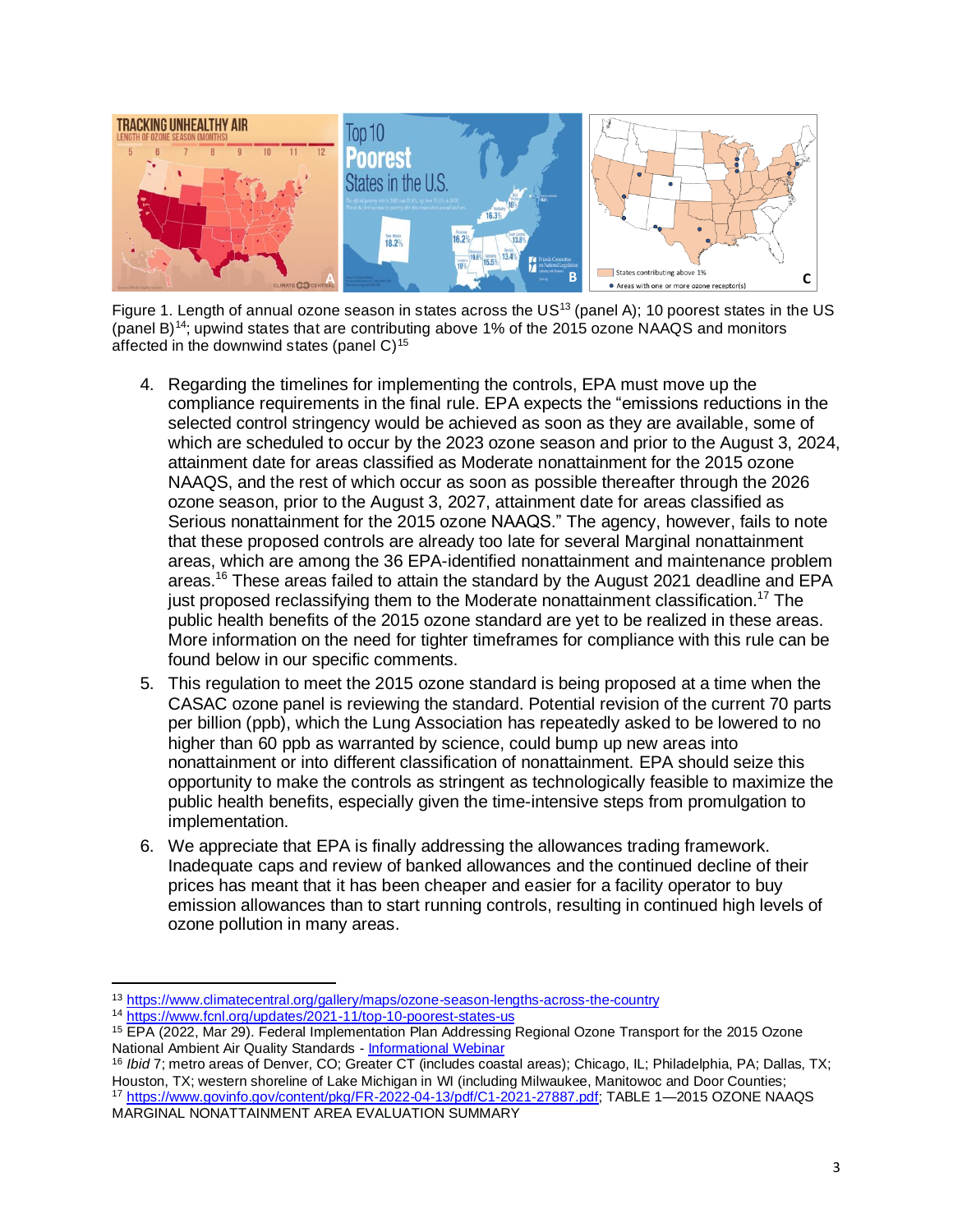# **II. Specific Comments:**

#### **Page 12. EPA requests comment on several topics regarding the implementation of emissions limits for non-EGU sources that are proposed in this rulemaking, including controls on emissions units and control installation timing**

In 2017, the Ozone Transport Commission (OTC) published a whitepaper<sup>18</sup> on controlling NOx emissions from 8 major non-EGU source categories (industrial/commercial/institutional (ICI) boilers, stationary gas (combustion) turbine engines, stationary reciprocating internal combustion engines (RICE), cement kilns, glass furnaces, and natural gas pipeline compressor prime movers) which are among those covered by the proposed rule. The reasonably available control technologies (RACT) discussed in the whitepaper include both pollution prevention methods and add-on (combustion, post-combustion, and other) technologies. The paper also includes the state regulations in the ozone transport region (OTR) states that have successfully adopted these technologies. We recommend implementing the relevant technologies described in this paper to achieve the best possible emission rates and realize maximum public health benefit.

We urge EPA to require the covered industry sources to economically install, modify, or adapt these established/standard technologies and optimally operate them starting in the next (2023) ozone season, given that this is already long overdue.

**Page 47. The EPA requests comment on the assumed performance or emissions rate of the technology, the representative cost, and the timing for installation.**

**Page 47. Additionally, the EPA requests comment on whether other EGU ozone-season NO<sup>X</sup> Mitigation technologies should be required to eliminate significant contribution. For instance, the EGU NO<sup>X</sup> Mitigation Strategies Proposed Rule TSD discusses certain mitigation technologies that have been applied to ''peaking'' units (small, low capacity factor gas combustion turbines often only operating during periods of peak demand)**

EPA is proposing combustion add-on emissions reduction technologies for coal-fired EGUs, e.g. selective catalytic reduction (SCR) for larger units, selective non-catalytic reduction (SNCR) for smaller EGUs. These modular technologies are not only feasible but decades old<sup>19</sup> and have been reliably used across the world. With the high stakes of public health at issue, we urge EPA to require

- a. installation and feasible adaptation of SCR controls and their optimal operation *whenever* the EGU is in operation
- b. SCR controls for EGUs utilizing any combustible fuel including natural gas, since thermal NOx needs to be addressed even if fuel-bound nitrogen is not the major source of NOx emissions. 20
- c. installation and feasible adaptation of SNCR controls and their optimal operation for smaller EGUs (including peaking units - small non-CAMD EGUs of ≤25MW), *whenever* they are in operation, irrespective of their fuel source. In a whitepaper published in 2016 on high electric demand days, the OTC "revealed that peaking units can contribute over 30% of total OTR EGU NOx mass on the episode days that were analyzed, and that a NOx emissions reduction potential of over 20 tons per day could be realized if gas and oil-fired combustion turbines without installed controls were to meet 'moderate RACT' emissions levels. Where they have not already done so, states should adopt NOx RACT

<sup>&</sup>lt;sup>18</sup> Ozone Transport Commission. (2017). White Paper on Control Technologies and OTC State Regulations for [Nitrogen Oxides \(NOx\) Emissions from Eight Source Categories](https://amlung-my.sharepoint.com/personal/shyamala_rajan_lung_org/Documents/NAAQS/Ozone/FIP%20-%20Transport%20rule/White%20Paper%20on%20Control%20Technologies%20and%20OTC%20State%20Regulations%20for%20Nitrogen%20Oxides%20(NOx)%20Emissions%20from%20Eight%20Source%20Categories)

<sup>&</sup>lt;sup>19</sup> Mitsubishi[. https://power.mhi.com/products/aqcs/lineup/flue-gas-denitration](https://power.mhi.com/products/aqcs/lineup/flue-gas-denitration)

<sup>20</sup> EPA. (1999, Nov)[. Nitrogen Oxides \(NOx\), Why and How They Are Controlled.](https://www3.epa.gov/ttncatc1/dir1/fnoxdoc.pdf) EPA-456/F-99-006R.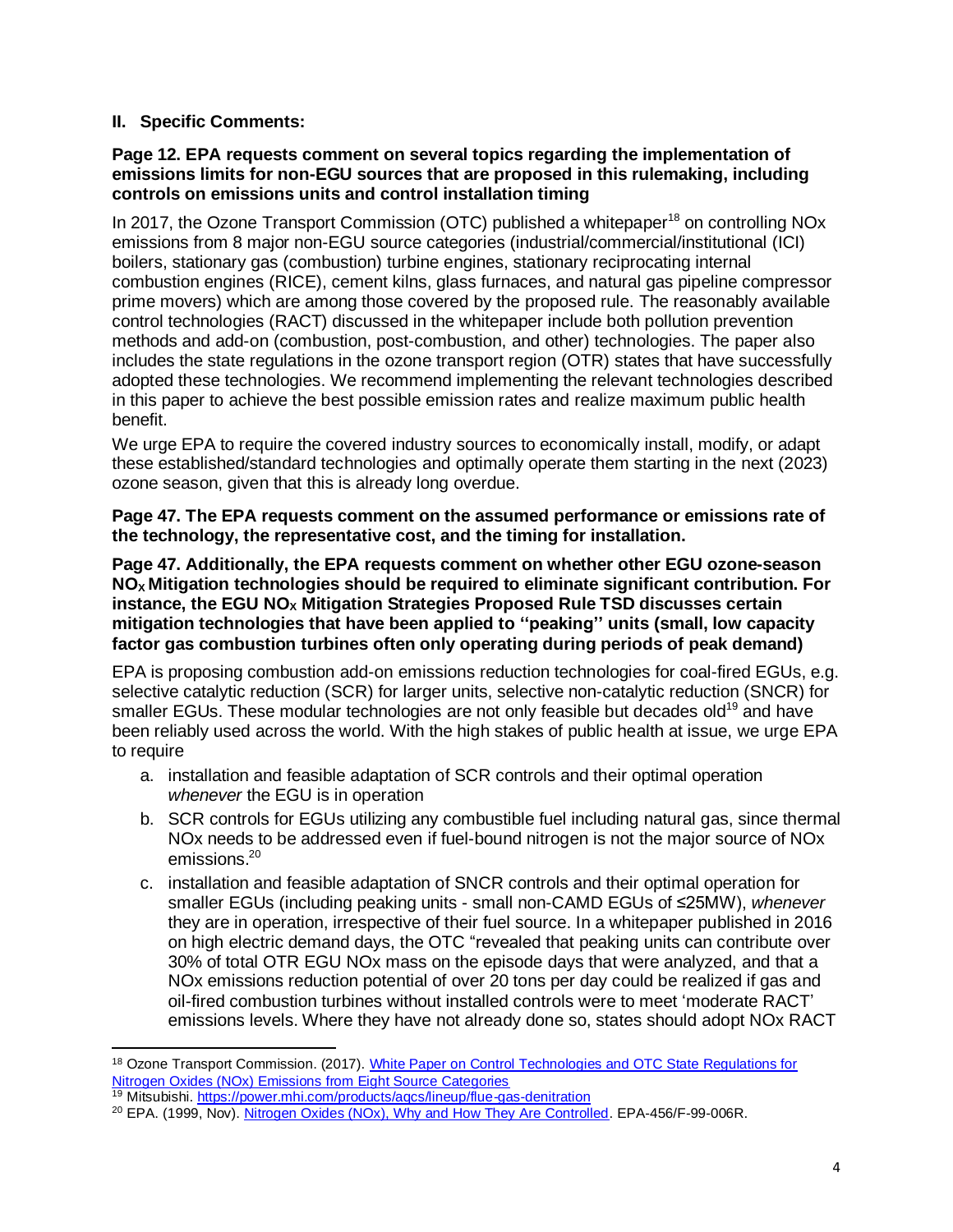for gas and oil-fired combustion turbines (noting however that RACT must meet technological and economic feasibility requirements)."<sup>21</sup>

Regarding timing requirements for the post-combustion controls on coal-fired EGUs, EPA proposes requiring the operation of existing controls by 2024 and installing (retrofitting) new controls by 2026. Additionally, EPA proposes backstop daily emissions rates of 0.14 lb/mmBtu for coal-fired steam units of ≥100 MW in covered states. "The backstop emissions rates will first apply in 2024 for coal-fired steam sources with existing SCRs, and in 2027 for those currently without SCRs."

We strongly disagree with EPA in regarding these timelines as being "as expeditiously as practicable". These timelines are unjustifiably long - the emissions controls manufacturers stated, in 2006, that complete (new) SCR installation, startup, and optimization can be accomplished within 48 weeks.<sup>22</sup> SNCR technology could be installed in an even shorter time, as EPA acknowledges: "SNCR installations generally have shorter project installation timeframes relative to other post-combustion controls." The optimal running of existing SCR and SNCR technology would take a fraction of the time of a new installation.

We therefore ask EPA to require optimal operation of existing SCR/SNCR technologies by the start of the 2023 ozone season, with the application of daily backstop emissions rates in this same timeframe. Installation and optimal operation of new SCR/SNCR technologies should be required no later than the start of the 2024 ozone season, accompanied by the daily backstops. There is no justification in extending these timeframes.

EPA should also work in close collaboration and consultation with local and state air agencies to expedite the permitting and RFQ process to ensure that the long-overdue health benefits from 2015 benefits are realized in the near term in communities most impacted by pollution today.

## **Page 62. Request for Comment on Non-EGU Control Strategies and Measures**

**1. Request comment on our estimates regarding the effectiveness of low emissions combustion in controlling NO<sup>X</sup> from RICE compared to other potential NO<sup>X</sup> controls for these engines. We request comment on whether controls on ICI boilers and reciprocating IC engines are likely to be run all year (e.g., 8,760 hours/year) or only during the ozone season.**

Since NOx is a widespread year-round air pollutant on its own (in addition to being a precursor of the seasonal ozone) and has adverse public health impacts, $^{23}$  we strongly recommend requiring adaptation and running of optimal emissions controls on ICI boilers and reciprocating IC engines all through the year to protect public health.

## **2. EPA solicits comment on the specific criteria that the EPA should apply in evaluating requests for extension of the 2026 compliance deadline for non-EGU sources.**

We urge EPA to require the installation, adaptation, and optimal running of emissions control technologies starting in the 2023 ozone season for all non-EGU sources covered in this proposed regulation. We do not foresee any scenario where a major for-profit industry (non-EGU source) would be unable to comply with emission control requirements in one year with an

<sup>&</sup>lt;sup>21</sup> Ozone Transport Commission. (2016). White Paper: Examining the Air Quality Effects of Small EGUs, Behind the [Meter Generators, and Peaking Units during High Electric Demand Days](https://otcair.org/upload/Documents/Reports/HEDD_Workgroup_White_Paper_Final_2016-11-10.pdf)

 $22$  Institute of Clean Air Companies (2006). Typical Installation Timelines for NOx Emissions Control Technologies on Industrial Source[s https://cdn.ymaws.com/www.icac.com/resource/resmgr/ICAC\\_NOx\\_Control\\_Installatio.pdf](https://cdn.ymaws.com/www.icac.com/resource/resmgr/ICAC_NOx_Control_Installatio.pdf) <sup>23</sup> EPA. (1997, Aug)[. Nitrogen Oxides: Impacts on Public Health and the Environment.](https://nepis.epa.gov/Exe/ZyPDF.cgi/2000DM8Q.PDF?Dockey=2000DM8Q.PDF) EPA 452/R-97-002.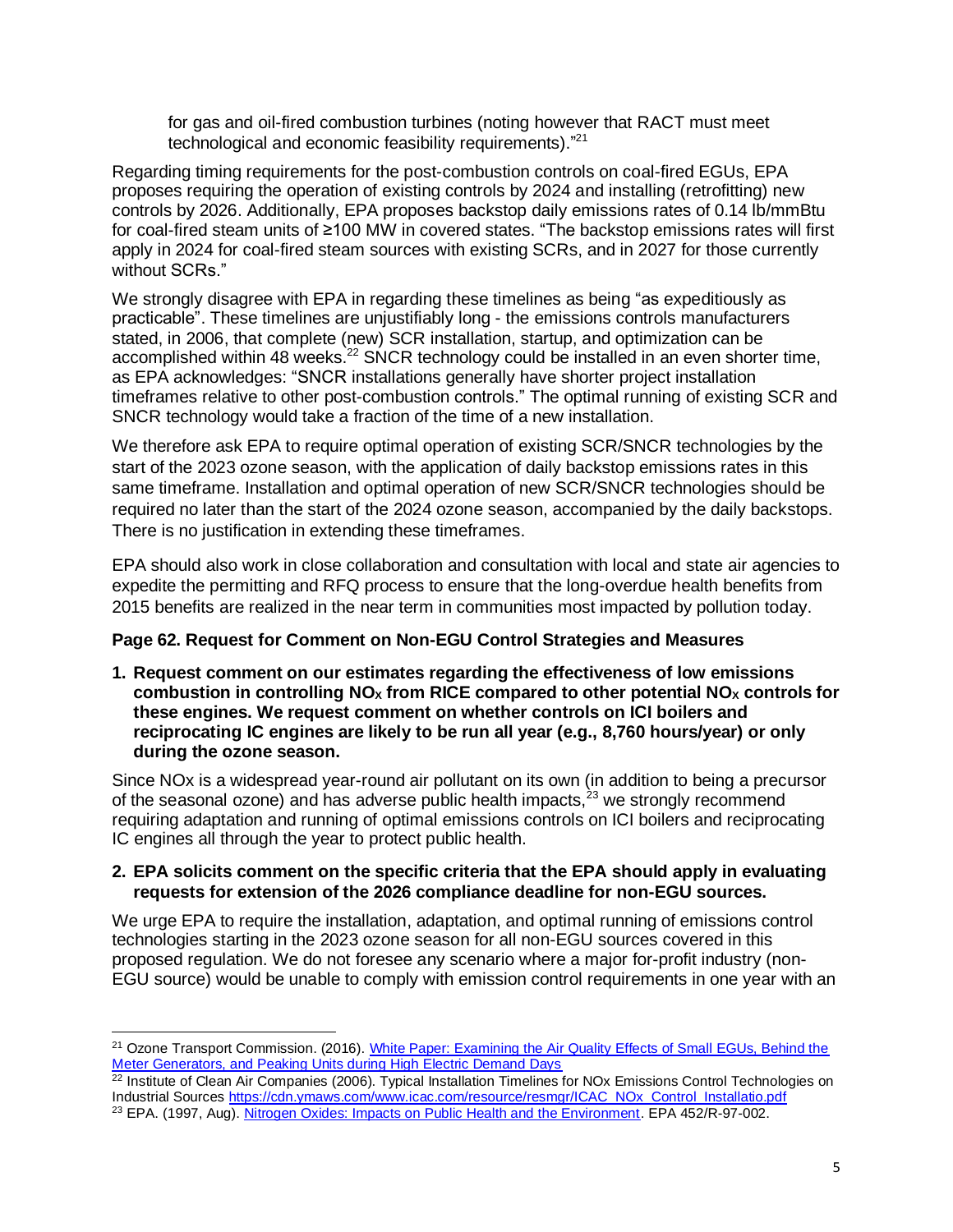emissions standard promulgated seven years ago. Therefore, we urge EPA to provide flexibility only for valid reasons to any covered source that fails to comply by the deadline.

#### **Page 69. EPA requests comment on the process through which the EPA should review and act on an extension request—e.g., the appropriate deadline for submitting a request, and whether the EPA should provide an opportunity for public comment before granting or denying a request.**

For operational flexibility of, or in the unforeseen (force majeure) event requiring the consideration of an extension request, EPA should allow a public hearing and solicit public input before making a final decision. The public in the location of the uncontrolled source and those who are directly impacted must be consulted before EPA makes a final decision.

**Page 114. We request comment on whether emissions limits for other types of fuels should be included in a final FIP, and if so, the types of fuels and the emissions limits that boilers powered by these fuels should be required to meet. Additionally, the EPA seeks comment on whether the EPA should establish less stringent emissions rates for boilers with low utilization rates, and if so, the appropriate emissions rate(s) and corresponding boiler utilization rate(s). The EPA also seeks comment on whether a different averaging time other than the 30-day averaging time proposed for boilers would be more appropriate and requests information supporting any suggested alternative.**

For both EGU and non-EGU sources of NOx emissions, we urge EPA to cover all combustible fuel types with provisions for operational adaptation and optimization for innovation and best practices, since thermal NOx is the major mechanism of NOx production and it is independent of fuel type.<sup>24</sup>

## **Page 123. We request comment on how to address the climate benefits and other categories of non-monetized benefits of the proposed rule.**

We ask EPA to work with data scientists working on air pollution, climate change, and health to develop a framework to quantify climate benefits (health, economic, ecosystem benefits) associated with NOx reduction. One option would be to develop and include an approximate range of health and economic benefit in terms of \$/ton for each co-pollutant controlled and that would allow for cumulative benefits to be assessed.

Climate benefits from NOx reduction arise from multiple ways. For example,

- 1. Reducing NOx emissions can lead to reduction of some GHGs
	- i. Among the numerous oxides of nitrogen that are formed from combustion sources is nitrous oxide, which is a much more potent and long-lived greenhouse gas than  $CO<sub>2</sub>$ .<sup>25</sup>
	- ii. Oxides of nitrogen produce inorganic and organic particulate matter in secondary reactions.<sup>7</sup> These particle pollutants are known as "climate forcers" and influence the amount of solar energy (including heat) the Earth retains. $26$

Reducing NOx will help avoid health harms that compound the impacts of climate change. NOx, ozone, and particulate matter are all associated with poor respiratory health and numerous morbidities. Climate change is a health emergency, including from increased ozone production and wildfire smoke and extreme weather. For example, scientists from Delaware have shown found "a general increasing trend, weaker in the early midcentury and stronger in the late

<sup>&</sup>lt;sup>24</sup> EPA. (1999, Nov). Nitrogen Oxides (NOx): [Why and How They Are Controlled.](https://www3.epa.gov/ttncatc1/dir1/fnoxdoc.pdf) EPA-456/F-99-006R.

<sup>25</sup> <https://www.epa.gov/climate-indicators/greenhouse-gases>

<sup>26</sup> [https://www.eea.europa.eu/articles/cleaner-air-benefits-human-](https://www.eea.europa.eu/articles/cleaner-air-benefits-human-health#:~:text=Reducing%20air%20pollution%20helps%20tackle,including%20heat)%20the%20Earth%20retains)

[health#:~:text=Reducing%20air%20pollution%20helps%20tackle,including%20heat\)%20the%20Earth%20retains.](https://www.eea.europa.eu/articles/cleaner-air-benefits-human-health#:~:text=Reducing%20air%20pollution%20helps%20tackle,including%20heat)%20the%20Earth%20retains)